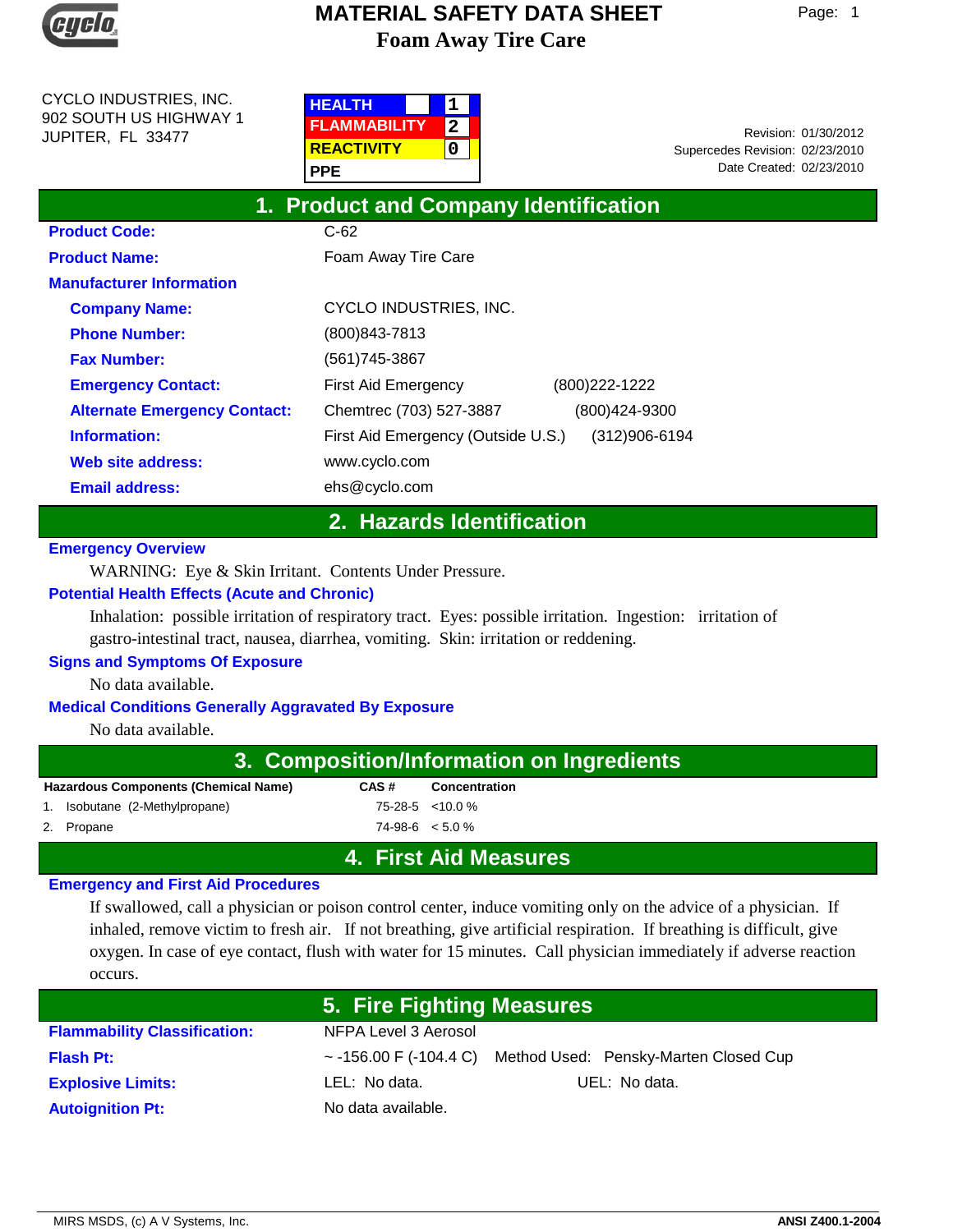

# **MATERIAL SAFETY DATA SHEET**

**Foam Away Tire Care**

Revision: 01/30/2012 Supercedes Revision: 02/23/2010

# **Fire Fighting Instructions**

Addition of water fog will aid in reducing burning rate. Use of NIOSH self-contained breathing apparatus in confined areas. Cool fire-exposed containers with direct water spray.

# **Flammable Properties and Hazards**

Flammable vapors may travel along floor to be ignited by distant ignition sources. Containers subject to fire may develop sufficient internal pressure to rupture with explosive force.

# **Hazardous Combustion Products**

No data available.

## **Suitable Extinguishing Media**

CO2 or dry chemical for small fires. Foam for large fires.

## **Unsuitable Extinguishing Media**

No data available.

# **6. Accidental Release Measures**

## **Steps To Be Taken In Case Material Is Released Or Spilled**

Eliminate all ignition sources (vapor flammable). Ventilate area. Small spills should be flushed with large amounts of water. Large spills should be absorbed on non-flammable absorbent material for disposal.

# **7. Handling and Storage**

## **Precautions To Be Taken in Handling**

Keep product away from ignition sources. Keep out of the reach of children.

# **Precautions To Be Taken in Storing**

Product should be kept in a cool, dry environment.

| 8. Exposure Controls/Personal Protection    |      |                  |                  |                     |
|---------------------------------------------|------|------------------|------------------|---------------------|
| <b>Hazardous Components (Chemical Name)</b> | CAS# | <b>OSHA PEL</b>  | <b>ACGIH TLV</b> | <b>Other Limits</b> |
| 1. Isobutane (2-Methylpropane)              |      | 75-28-5 No data. | No data.         | No data.            |
| 2. Propane                                  |      | 74-98-6 1000 ppm | $(2500$ ppm $)$  | No data.            |

#### **Respiratory Equipment (Specify Type)**

None necessary when product is used as directed.

## **Eye Protection**

No data available.

## **Protective Gloves**

Not necessary when this product is used as directed.

## **Other Protective Clothing**

No data available.

# **Engineering Controls (Ventilation etc.)**

For salon use, always provide adequate ventilation. Local exhaust preferred. Mechanical exhaust acceptable.

## **Work/Hygienic/Maintenance Practices**

No data available.

| <b>9. Physical and Chemical Properties</b> |                      |         |                                                                   |  |
|--------------------------------------------|----------------------|---------|-------------------------------------------------------------------|--|
| <b>Physical States:</b>                    | [X] Liquid<br>「I Gas | l Solid |                                                                   |  |
| <b>Melting Point:</b>                      | No data.             |         |                                                                   |  |
| <b>Boiling Point:</b>                      | No data.             |         |                                                                   |  |
| <b>Autoignition Pt:</b>                    | No data.             |         |                                                                   |  |
| <b>Flash Pt:</b>                           |                      |         | $\sim$ -156.00 F (-104.4 C) Method Used: Pensky-Marten Closed Cup |  |
| <b>Specific Gravity (Water = 1):</b>       | 1.02                 |         |                                                                   |  |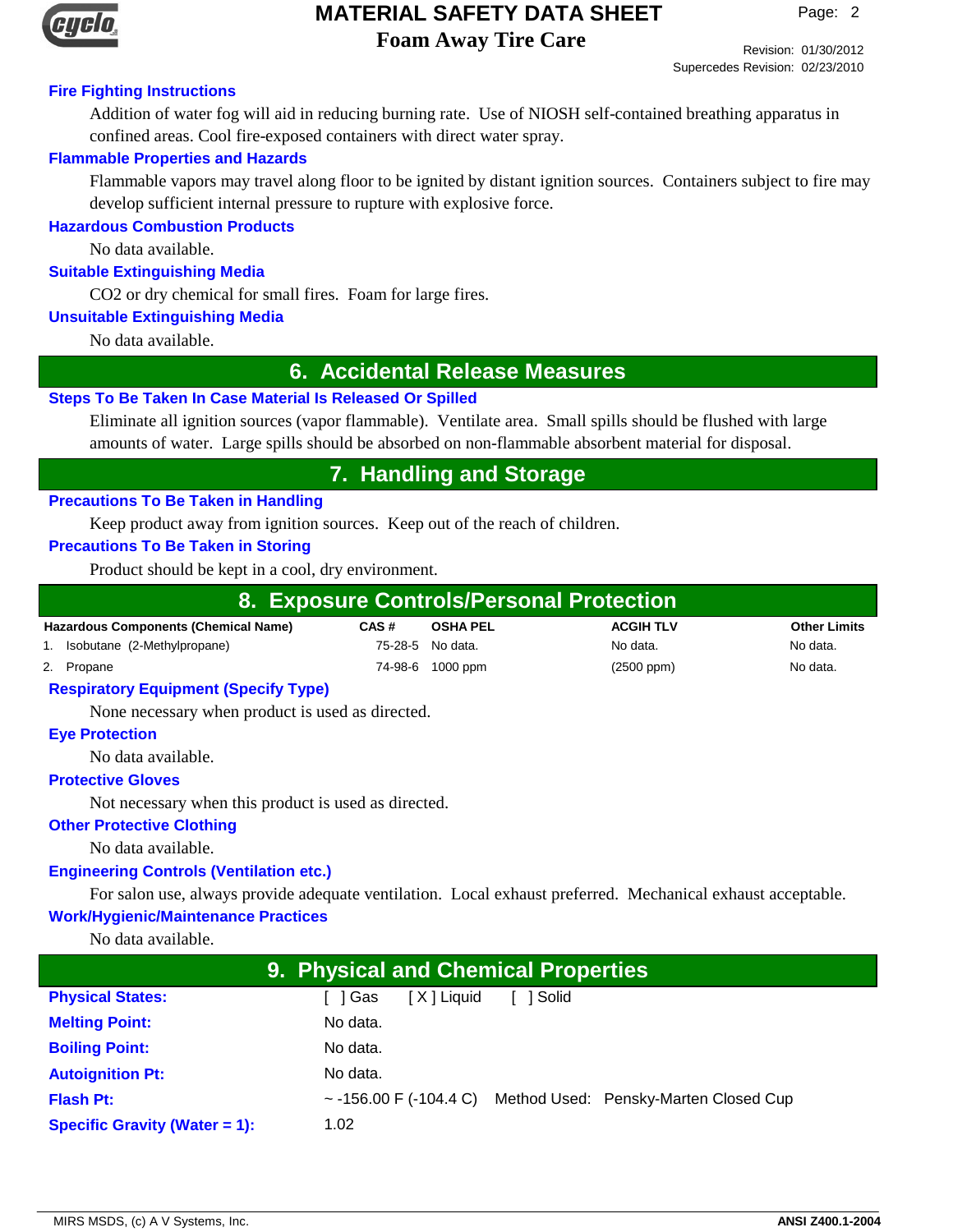

Revision: 01/30/2012 Supercedes Revision: 02/23/2010

| Vapor Pressure (vs. Air or mm Hg):                                               | 70-80@70F                            |                    |                     |                      |                     |
|----------------------------------------------------------------------------------|--------------------------------------|--------------------|---------------------|----------------------|---------------------|
| Vapor Density (vs. Air = 1):                                                     | No data.                             |                    |                     |                      |                     |
| <b>Evaporation Rate (vs Butyl</b>                                                | >1                                   |                    |                     |                      |                     |
| Acetate=1):                                                                      |                                      |                    |                     |                      |                     |
| <b>Solubility in Water:</b>                                                      | Complete                             |                    |                     |                      |                     |
| <b>Percent Volatile:</b>                                                         | 10.0 % by weight.                    |                    |                     |                      |                     |
| <b>Appearance and Odor</b><br>Concentrate is white liquid.                       |                                      |                    |                     |                      |                     |
|                                                                                  |                                      |                    |                     |                      |                     |
|                                                                                  | <b>10. Stability and Reactivity</b>  |                    |                     |                      |                     |
| <b>Stability:</b>                                                                | Unstable [                           | Stable [X]         |                     |                      |                     |
| <b>Conditions To Avoid - Instability</b>                                         |                                      |                    |                     |                      |                     |
| No data available.<br><b>Incompatibility - Materials To Avoid</b>                |                                      |                    |                     |                      |                     |
| No data available.                                                               |                                      |                    |                     |                      |                     |
| <b>Hazardous Decomposition Or Byproducts</b>                                     |                                      |                    |                     |                      |                     |
| No data available.                                                               |                                      |                    |                     |                      |                     |
| <b>Possibility of Hazardous Reactions:</b> Will occur [12]                       |                                      | Will not occur [X] |                     |                      |                     |
| <b>Conditions To Avoid - Hazardous Reactions</b>                                 |                                      |                    |                     |                      |                     |
| No data available.                                                               |                                      |                    |                     |                      |                     |
|                                                                                  | <b>11. Toxicological Information</b> |                    |                     |                      |                     |
| No data available.                                                               |                                      |                    |                     |                      |                     |
| <b>Chronic Toxicological Effects</b>                                             |                                      |                    |                     |                      |                     |
| No data available.                                                               |                                      |                    |                     |                      |                     |
| <b>Hazardous Components (Chemical Name)</b><br>Isobutane (2-Methylpropane)<br>1. | CAS#<br>75-28-5                      | <b>NTP</b><br>n.a. | <b>IARC</b><br>n.a. | <b>ACGIH</b><br>n.a. | <b>OSHA</b><br>n.a. |
| Propane<br>2.                                                                    | 74-98-6 n.a.                         |                    | n.a.                | n.a.                 | n.a.                |
|                                                                                  | <b>12. Ecological Information</b>    |                    |                     |                      |                     |
| No data available.                                                               |                                      |                    |                     |                      |                     |
|                                                                                  | <b>13. Disposal Considerations</b>   |                    |                     |                      |                     |
| <b>Waste Disposal Method</b>                                                     |                                      |                    |                     |                      |                     |
| Disposal should be made in accordance with federal, state and local regulations. |                                      |                    |                     |                      |                     |
|                                                                                  | <b>14. Transport Information</b>     |                    |                     |                      |                     |
| <b>LAND TRANSPORT (US DOT)</b>                                                   |                                      |                    |                     |                      |                     |
| <b>DOT Proper Shipping Name</b>                                                  |                                      |                    |                     |                      |                     |
| <b>DOT Hazard Class:</b>                                                         | <b>Consumer Commodity</b><br>ORM-D   |                    |                     |                      |                     |
| <b>DOT Hazard Label:</b>                                                         | ORM-D                                |                    |                     |                      |                     |
| <b>MARINE TRANSPORT (IMDG/IMO)</b>                                               |                                      |                    |                     |                      |                     |
| <b>IMDG/IMO Shipping Name</b>                                                    | Aerosols, Ltd. Qty.                  |                    |                     |                      |                     |
| <b>UN Number:</b>                                                                | 1950                                 |                    |                     |                      |                     |
| <b>Hazard Class:</b>                                                             |                                      |                    |                     |                      |                     |
|                                                                                  |                                      |                    |                     |                      |                     |
|                                                                                  | N.A.                                 |                    |                     |                      |                     |
| <b>IMDG Classification:</b>                                                      | 2.1                                  |                    |                     |                      |                     |
| <b>Additional Transport Information</b><br>No data available.                    |                                      |                    |                     |                      |                     |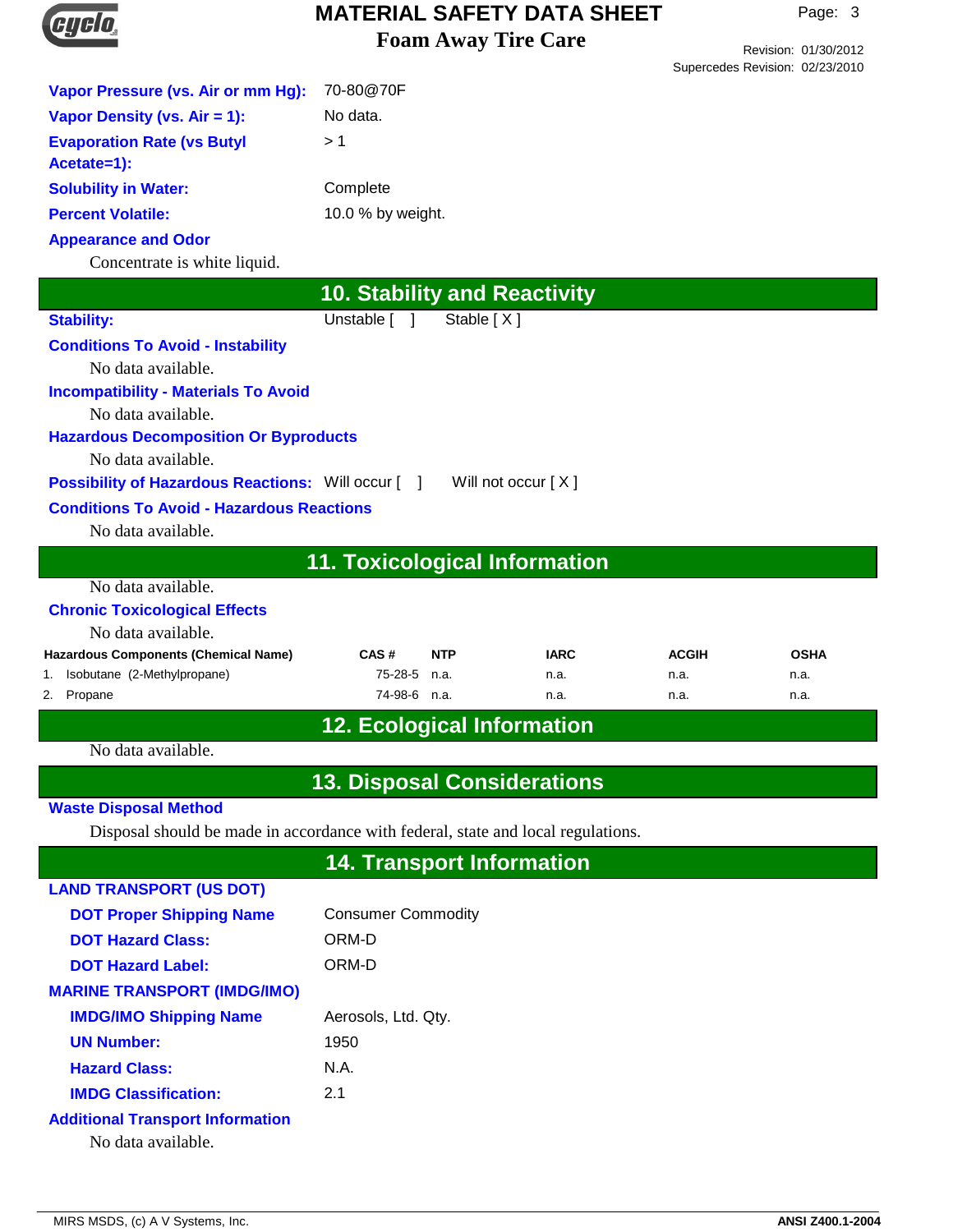

Revision: 01/30/2012 Supercedes Revision: 02/23/2010

|                                                                               |                                                                                                                      | <b>15. Regulatory Information</b>                 |                                                             |                     |                   |
|-------------------------------------------------------------------------------|----------------------------------------------------------------------------------------------------------------------|---------------------------------------------------|-------------------------------------------------------------|---------------------|-------------------|
| <b>US EPA SARA Title III</b>                                                  |                                                                                                                      |                                                   |                                                             |                     |                   |
| <b>Hazardous Components (Chemical Name)</b><br>1. Isobutane (2-Methylpropane) | CAS#<br>75-28-5                                                                                                      | Sec.302 (EHS)<br>No.                              | <b>Sec.304 RQ</b><br>No.                                    | Sec.313 (TRI)<br>No | Sec. 110<br>No    |
| 2. Propane<br><b>Other US EPA or State Lists</b>                              | 74-98-6                                                                                                              | No.                                               | No                                                          | No                  | No                |
| <b>Hazardous Components (Chemical Name)</b>                                   | CAS#                                                                                                                 | <b>CAA HAP,ODC</b>                                | <b>CWA NPDES</b>                                            | <b>TSCA</b>         | <b>CA PROP.65</b> |
| Isobutane (2-Methylpropane)<br>1.                                             | 75-28-5                                                                                                              | No                                                | No                                                          | Inventory           | No                |
| 2. Propane                                                                    | 74-98-6                                                                                                              | No                                                | No                                                          | Inventory           | No                |
| <b>Hazardous Components (Chemical Name)</b>                                   | CAS#                                                                                                                 | CA TAC, Title 8                                   | <b>MA Oil/HazMat</b>                                        | MI CMR, Part 5      | <b>NC TAP</b>     |
| Isobutane (2-Methylpropane)<br>1.                                             | 75-28-5                                                                                                              | No.                                               | Yes                                                         | No                  | No.               |
| Propane<br>2.                                                                 | 74-98-6                                                                                                              | No.                                               | Yes                                                         | No                  | No                |
| <b>Hazardous Components (Chemical Name)</b>                                   | CAS#                                                                                                                 | <b>NJ EHS</b>                                     | NY Part 597                                                 | <b>PA HSL</b>       | <b>SC TAP</b>     |
| Isobutane (2-Methylpropane)<br>1.                                             | 75-28-5                                                                                                              | Yes - 1040                                        | No                                                          | $Yes - 1$           | No                |
| Propane<br>2.<br><b>Hazardous Components (Chemical Name)</b>                  | CAS#                                                                                                                 | 74-98-6 Yes - 1594<br><b>WI Air</b>               | No                                                          | $Yes - 1$           | No                |
| Isobutane (2-Methylpropane)<br>1.                                             | 75-28-5                                                                                                              | No                                                |                                                             |                     |                   |
| 2. Propane                                                                    | 74-98-6 No                                                                                                           |                                                   |                                                             |                     |                   |
| <b>International Regulatory Lists</b>                                         |                                                                                                                      |                                                   |                                                             |                     |                   |
| <b>Hazardous Components (Chemical Name)</b>                                   | CAS#                                                                                                                 | <b>Canadian DSL</b>                               | <b>Canadian NDSL</b>                                        | <b>Taiwan TCSCA</b> |                   |
| Isobutane (2-Methylpropane)<br>1.                                             | 75-28-5                                                                                                              | Yes                                               | No                                                          | No                  |                   |
| 2. Propane                                                                    | 74-98-6 Yes                                                                                                          |                                                   | No                                                          | No                  |                   |
| <b>SARA (Superfund Amendments and</b>                                         |                                                                                                                      |                                                   |                                                             |                     |                   |
| <b>Reauthorization Act of 1986) Lists:</b>                                    |                                                                                                                      |                                                   |                                                             |                     |                   |
| Sec.302:                                                                      | EPA SARA Title III Section 302 Extremely Hazardous Chemical with TPQ. * indicates 10000<br>LB TPQ if not volatile.   |                                                   |                                                             |                     |                   |
| Sec.304:                                                                      | EPA SARA Title III Section 304: CERCLA Reportable + Sec. 302 with Reportable Quantity. **<br>indicates statutory RQ. |                                                   |                                                             |                     |                   |
| Sec.313:                                                                      | EPA SARA Title III Section 313 Toxic Release Inventory. Note: -Cat indicates a member of a<br>chemical category.     |                                                   |                                                             |                     |                   |
| Sec.110:                                                                      |                                                                                                                      |                                                   | EPA SARA 110 Superfund Site Priority Contaminant List       |                     |                   |
| <b>TSCA (Toxic Substances Control</b><br><b>Act) Lists:</b>                   |                                                                                                                      |                                                   |                                                             |                     |                   |
| <b>Inventory:</b>                                                             |                                                                                                                      | Chemical Listed in the TSCA Inventory.            |                                                             |                     |                   |
| $5A(2)$ :                                                                     |                                                                                                                      | Chemical Subject to Significant New Rules (SNURS) |                                                             |                     |                   |
| 6A:                                                                           |                                                                                                                      | <b>Commercial Chemical Control Rules</b>          |                                                             |                     |                   |
| 8A:                                                                           |                                                                                                                      |                                                   | Toxic Substances Subject To Information Rules on Production |                     |                   |
| <b>8A CAIR:</b>                                                               | Comprehensive Assessment Information Rules - (CAIR)                                                                  |                                                   |                                                             |                     |                   |
| <b>8A PAIR:</b>                                                               | Preliminary Assessment Information Rules - (PAIR)                                                                    |                                                   |                                                             |                     |                   |
| 8C:                                                                           |                                                                                                                      |                                                   | Records of Allegations of Significant Adverse Reactions     |                     |                   |
| 8D:                                                                           | Health and Safety Data Reporting Rules                                                                               |                                                   |                                                             |                     |                   |
| <b>8D TERM:</b>                                                               | Health and Safety Data Reporting Rule Terminations                                                                   |                                                   |                                                             |                     |                   |
| $12(b)$ :                                                                     | Notice of Export                                                                                                     |                                                   |                                                             |                     |                   |
| <b>Other Important Lists:</b>                                                 |                                                                                                                      |                                                   |                                                             |                     |                   |
|                                                                               |                                                                                                                      |                                                   |                                                             |                     |                   |
| <b>CWA NPDES:</b>                                                             |                                                                                                                      | EPA Clean Water Act NPDES Permit Chemical         |                                                             |                     |                   |